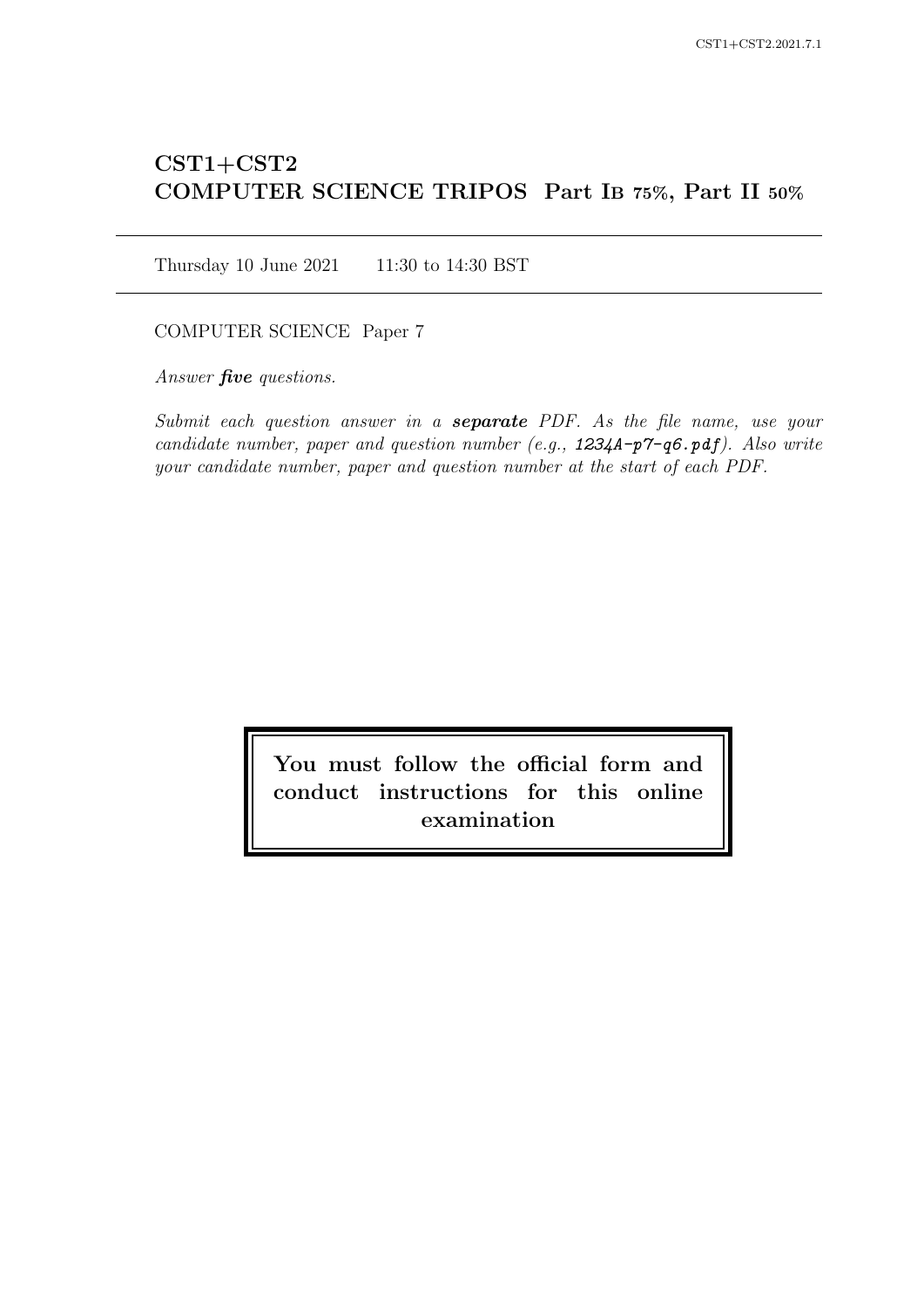## 1 Concepts in Programming Languages

```
(a) static void fastFilter(ArrayList<Datum> a, Predicate<String> p) {
      int j = 0;
      for (int i = 0; i < a.size(); i++) {
        if (p.test(a.get(i).key)) a.set(j++, a.get(i));}
      a.removeRange(j, a.size());
    }
```
The above method fastFilter operating on ArrayList<Datum> was written by a Java programmer, perhaps misguidedly in the interests of speed. It uses method removeRange to remove the final  $a.size()$ -j elements from  $a$ . We wish to enable fastFilter also to operate on ArrayList<DatumDash> where DatumDash inherits from Datum.

- $(i)$  Give code for a modified version using *subtype* polymorphism, justifying any changes and highlighting any unresolvable difficulties. [5 marks]
- $(ii)$  Similarly, what changes, if any, would be required if the original fastFilter instead used Java classic [] arrays? Again justify your answer. [3 marks]
- (*iii*) Give a definition of  $f$ astFilterInner which uses *generic* polymorphism, along with a subtype-polymorphic wrapper whose signature matches that used in Part  $(a)(i)$ . [Hint: consider moving the use of .key.] [4 marks]

```
(b) class Myst { // A Mystery?
     private Supplier<Int> act; // Java's name for void->Int
     private Myst(Supplier<Int> a) { act = a; }
     static Myst R(Int x) \{ return new Myst(()->x); \}Myst B(Function<Int,Myst> f) { return f.apply(act.get()); }
     static Myst primIn = new Myst(() -> SystemIO.readInt()));
     static Myst primOut(Int x) {
       return new Myst(() \rightarrow { SystemIO.println(x); return x; } );
     }
     static void exec(Myst x) { x. act.get(); }
   }
```
The class Myst is coded in a language resembling Java. What concept does it model and what does the code below conceptually do if executed in its scope?

```
Myst one = primIn.B(x -> primOut(x+1));Myst two = R(2) . B(y \rightarrow primIn.B(x \rightarrow primOut(x+y)));
Myst three = one. B(x \rightarrow two). B(x \rightarrow one);
exec(three);
```
[8 marks]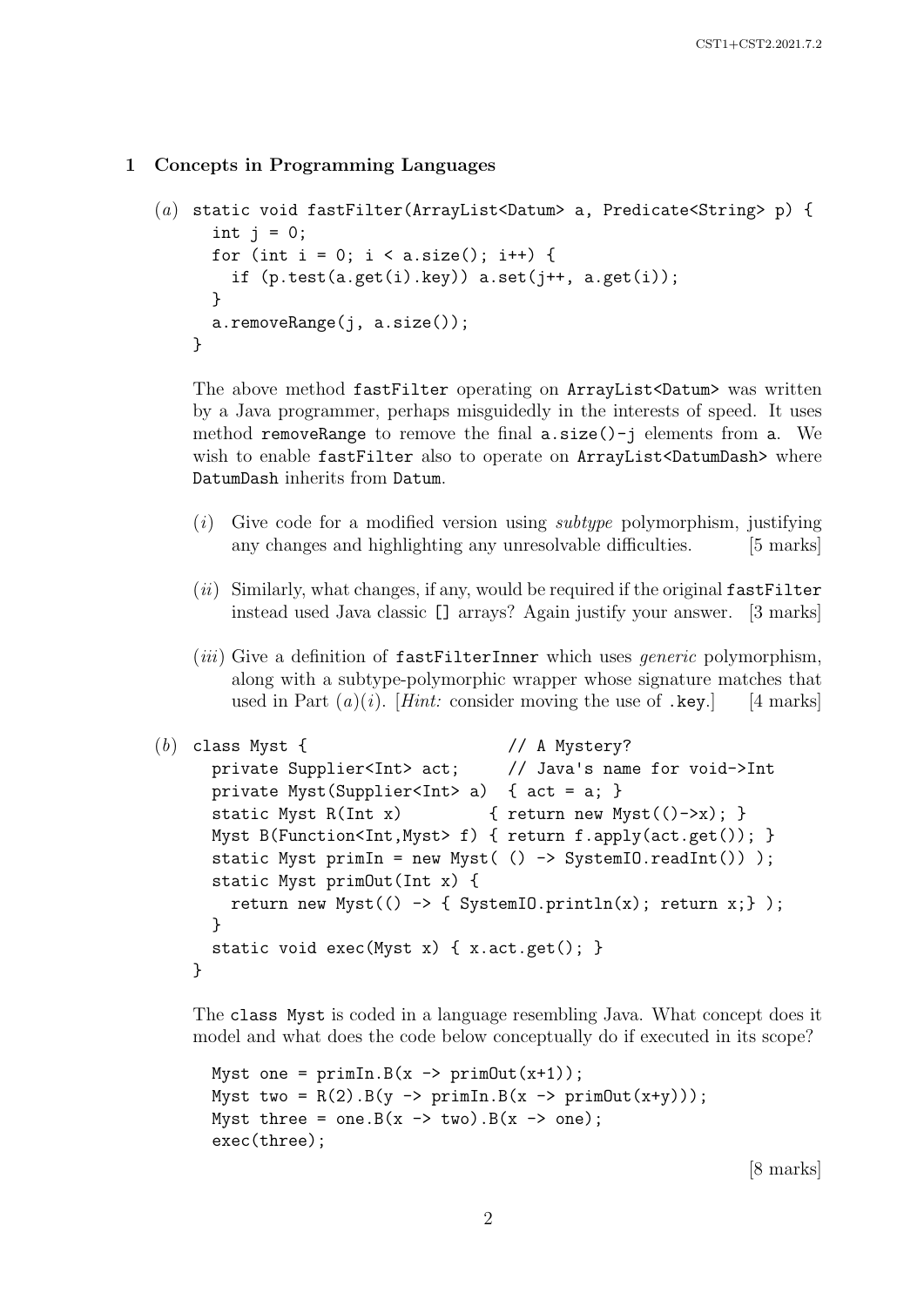## 2 Economics, Law and Ethics

The new Master of (fictional) Porterhouse would like to modernise the college. They bring the following proposals to the College Council, of which you are a member.

- (a) Proposal 1: Change the way students are admitted to the college for all subjects. Rather than having humans interview candidates, or at least read their references and personal statements, an algorithm would make all admission decisions.
	- (i) Use an ethical perspective to make a persuasive argument for or against Proposal 1, defining and explaining relevant concepts. [5 marks]
	- $(ii)$  If Proposal 1 is accepted, what changes would the college need to implement to comply with GDPR? [5 marks]
- (b) Proposal 2: The college is buying apartments in the next phase of the North West Cambridge development for use by graduate students and students with dependents. The options are to buy a) a range of apartments, from utilitarian to luxurious, which would be rented out at different amounts; or b) a block of apartments all of the same size, which would be rented out at the same price.
	- $(i)$  Use an economic perspective to make a persuasive argument for option a) or b), defining and explaining relevant concepts. [5 marks]
	- $(ii)$  If Proposal 2, option a) is accepted, how might the college decide how much to charge for each grade of apartment? [5 marks]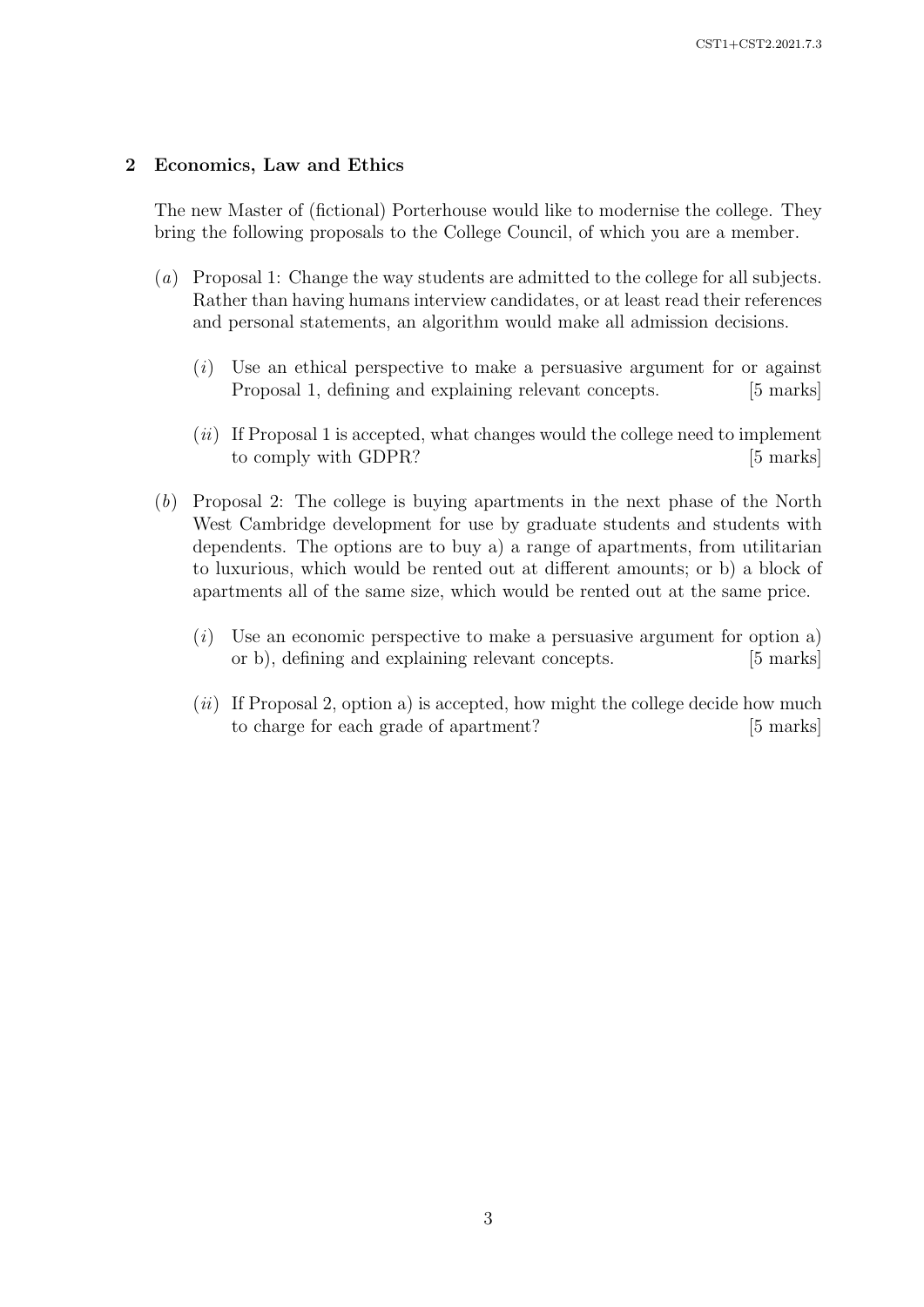## 3 Economics, Law and Ethics

- (a) You incorporate existing open source code into a program you are writing. What intellectual property aspects will you need to consider? [4 marks]
- (b) What are the economic arguments for and against making code you write open source? [6 marks]
- (c) You are approached by someone who claims to have identified a vulnerability in your popular software application. They demand you make them a payment, otherwise they will release the vulnerability publicly. The vulnerability is fixable and has not (yet) been exploited, however it would likely generate adverse publicity. What is the ethical approach to take? [5 marks]
- (d) You are approached by someone who claims to have identified a vulnerability in your corporate servers and breached your customer database. They demand you make them a payment, otherwise they will release the personal information. Your logs confirm the database has been breached. What is the lawful approach to take? [5 marks]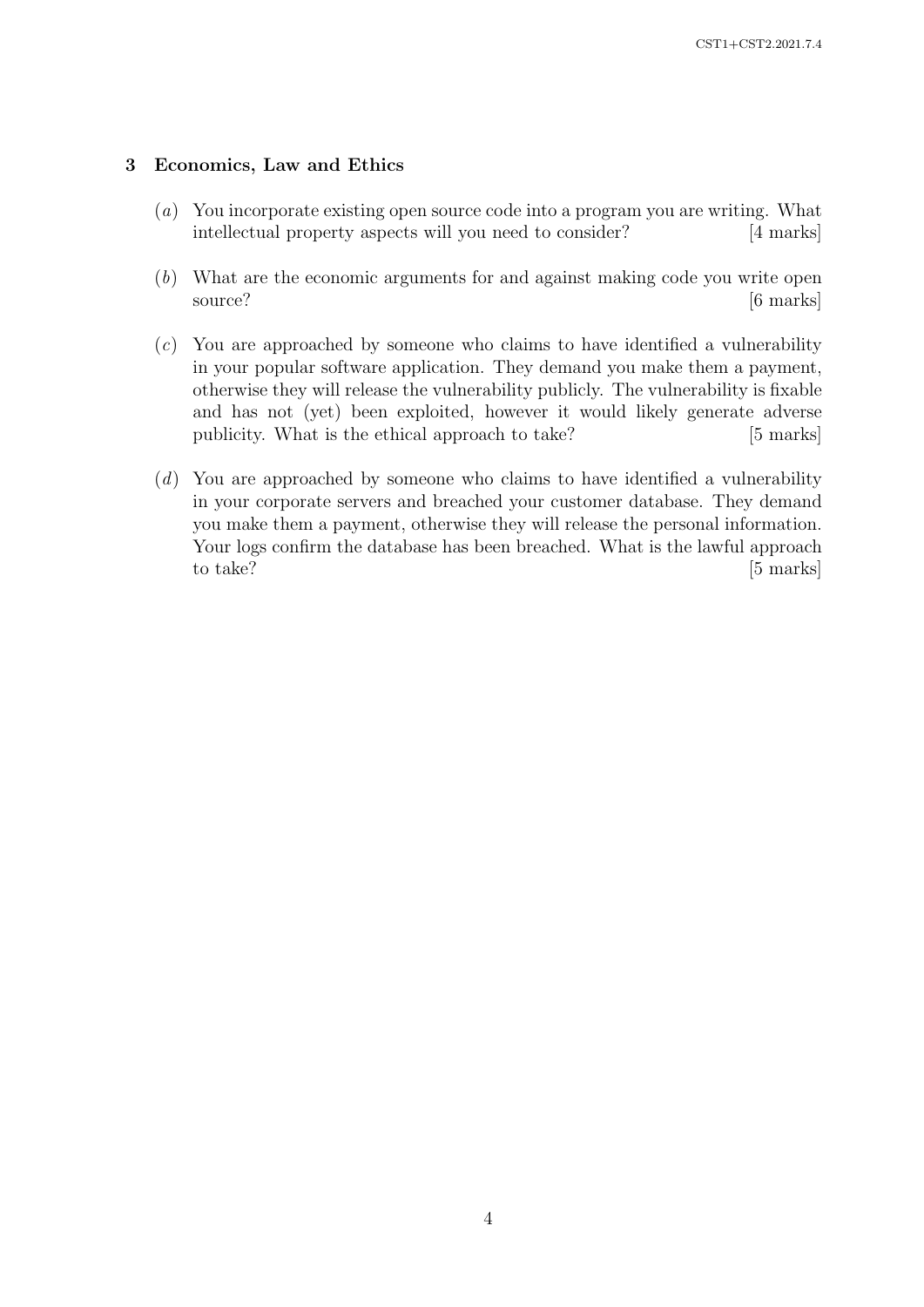#### 4 Formal Models of Language

(a) The following is a pattern for some legal strings in a language:

$$
[a \in A]
$$
 {0,1}  $[b \in B]$  {0,1}  $[c \in C]$  {1,n}  $[d \in D]$  {1,1}

where A is a finite set of characters from the alphabet,  $\Sigma$ ; similarly for B, C, D. The sets A, B, C and D are disjoint.  $\{x, y\}$  indicates that the previous bracket must match at least  $x$  times but no more than  $y$  times.

- (i) Specify a Deterministic Finite Automaton,  $M_1$ , that can recognise these strings only. [4 marks] and  $\frac{4}{3}$  marks]
- (*ii*) Design a Regular Grammar,  $G_1$ , which generates  $L(M_1)$ . [4 marks]
- (*iii*) Describe a set of strings in a natural language that could be generated by  $G_1$  given an appropriate  $\Sigma$  and its subsets  $A, B, C$  and  $D.$  [1 mark]
- (b) We can hypothesise that matches of the following pattern are always valid constructions in English:

[The 
$$
Noun
$$
] {n, n} [Verb] {n, n}

where *Noun* represents the coordinated members of a finite set; similarly for V erb.

(i) Now consider the following English sentence which matches the pattern when  $n = 1$ :

#### The vaccine worked

Provide example sentences that extend this sentence for the case when  $n = 2$  and  $n = 3$ . [2 marks]

- $(ii)$  Assuming that these constructions are part of the English language, would this mean that English is a Context-Free Language? Justify your answer. [3 marks]
- (*iii*) Design a grammar in Chomsky Normal Form,  $G_2$ , which generates the finite matches of the pattern. [3 marks]
- (iv) Specify a Push Down Automaton,  $M_2$ , that recognises  $L(G_2)$ . [3 marks]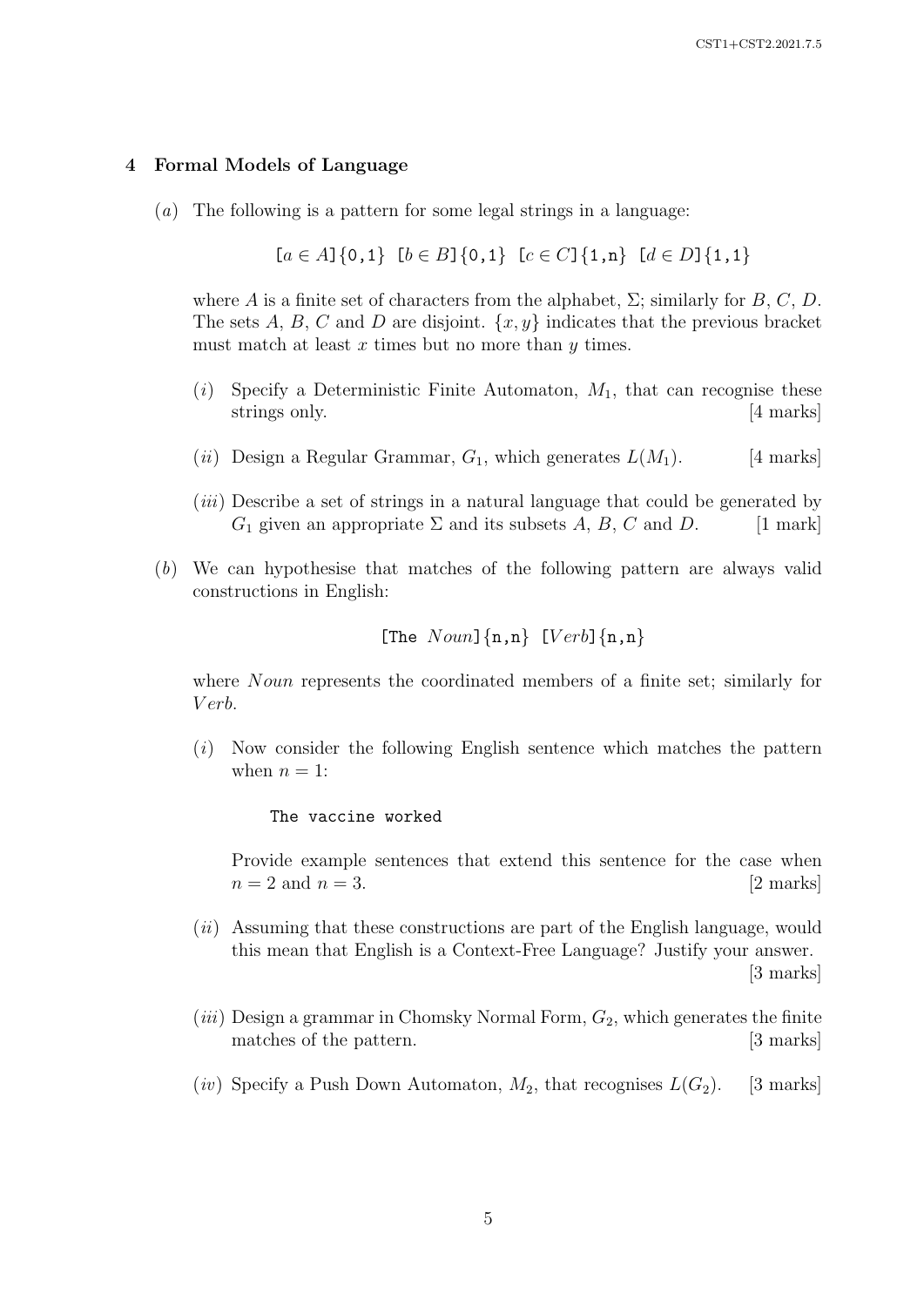#### 5 Formal Models of Language

A linguist produces the grammar  $G = (\mathcal{N}, \Sigma, S, \mathcal{P})$  where:

 $\mathcal{N}$  = {S, X, Y, V, C}  $\Sigma = \{a, contagious, highly, virus\}$  $\begin{array}{rcl}\n\Sigma & = & \{a \\
S & = & S\n\end{array}$  $\mathcal{P} = \{S \rightarrow a \ X, X \rightarrow Y \ \text{virus} \mid \text{virus}, Y \rightarrow V \ C \mid C,$  $V \rightarrow$  highly V | highly,  $C \rightarrow$  contagious C | contagious}

(a) Draw all the trees with 4 leaves that can be derived from this grammar.

[2 marks]

(b) Based on corpus data the linguist assigns probabilities to each rule in his grammar. Describe how the probability of a string is calculated from the rule probabilities. [2 marks]

A mathematician prefers to generate the strings of a language inductively. She defines a homomorphism:  $\{(a, a), (c, contains), (h, highly), (v, virus)\}.$  She defines  $L \subset \Sigma^*$  where  $\Sigma = \{a, c, h, v\}$  using the following axioms and rules:

$$
\overline{av} \quad (a1)
$$
\n
$$
\frac{u_1 v}{u_1 c v} \quad (r1) \text{ where } u_1 \in \Sigma^*
$$
\n
$$
\frac{acu_1}{abcu_1} \quad (r2) \text{ where } u_1 \in \Sigma^*
$$
\n
$$
\frac{u_1 h u_2}{u_1 h h u_2} \quad (r3) \text{ where } u_1, u_2 \in \Sigma^*
$$

(c) Let  $L_i = \{u \in L \mid length(u) \leq i\}$ . Find all members of  $L_4$  [3 marks]

- $(d)$  Describe L as a regular expression and specify a Deterministic Finite Automaton, M, such that  $L(M) = L$ . [4 marks]
- (e) Provide an expression for the conditional entropy of X for  $L_5$ , where X is a random variable over  $\Sigma$ . A numerical value is not required. [5 marks]
- $(f)$  Suggest some hypotheses about human language processing that we could test based on the models mentioned in this question. Provide reasons for your hypotheses. [4 marks]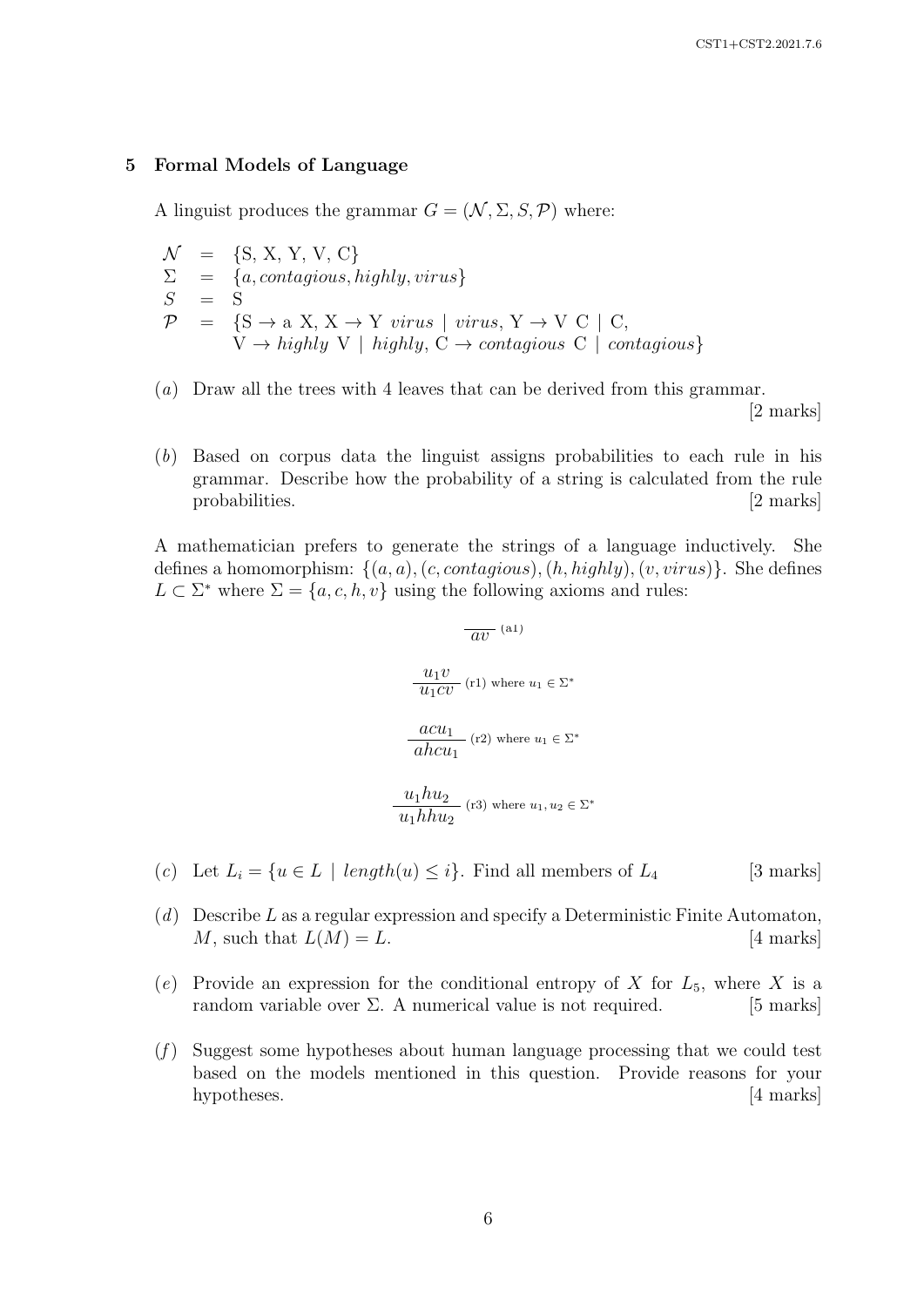#### 6 Further Graphics

- (a) An implicit function based on a kernel regressor can be defined as  $f(\mathbf{x}) =$  $\sum_i \alpha_i k_i(\mathbf{x})$ , where  $\alpha_i$  are scalar coefficients,  $k_i(\mathbf{x}_i) = e^{-\|\mathbf{x} - \mathbf{x}_i\|^2/\sigma^2}$  are kernels, and  $\mathbf{x}_i$  are sample points.
	- (i) Can  $\alpha_i > 0$  define a valid implicit function, why/why not? [1 mark]
	- $(ii)$  For a point **x** on the surface, compute the surface normal, simplify as much as possible. [2 marks]
	- (*iii*) Assume the points  $\mathbf{x}_i$  are sampled from a plane passing through the origin. Will the regressor based implicit function preserve the plane normal? Show it mathematically. If not, explain a solution to better approximate the plane with the kernel regressor in 1-2 sentences. [3 marks]
- $(b)$  We have two surfaces A and B, both of which are represented continuously. We would like to compute if they intersect. How would you represent A and B (parametric and/or implicit) and why? Explain in 1-2 sentences. [2 marks]
- (c) (i) Prove that a plane has zero mean curvature by utilizing  $\nabla_M \mathbf{p} = -2H\mathbf{n}$ . [2 marks]
	- $(ii)$  Given a triangular mesh with equilateral triangles and a vertex with non-negative discrete minimum and maximum curvatures, what is the maximum number of neighbours it can have? [3 marks]
- (d) Assume we embed a number of bones inside the sphere of radius 1 and with center at the origin and start trying to deform the sphere by only having rotations at the bones.
	- $(i)$  If we use linear blend skinning, show whether the transformed points can be off the sphere. [1 mark]
	- $(ii)$  If we use linear quaternion blending with normalization, show whether the transformed points can be off the sphere. [2 marks]
	- *(iii)* If we use linear quaternion blending with normalization, will the sphere stay intact? Briefly explain. [2 marks]
	- $(iv)$  If we use linear quaternion blending with normalization, but this time the sphere we are deforming is centered at  $[1, 1, 1]^T$ , show whether the transformed points can be off the sphere. [2 marks]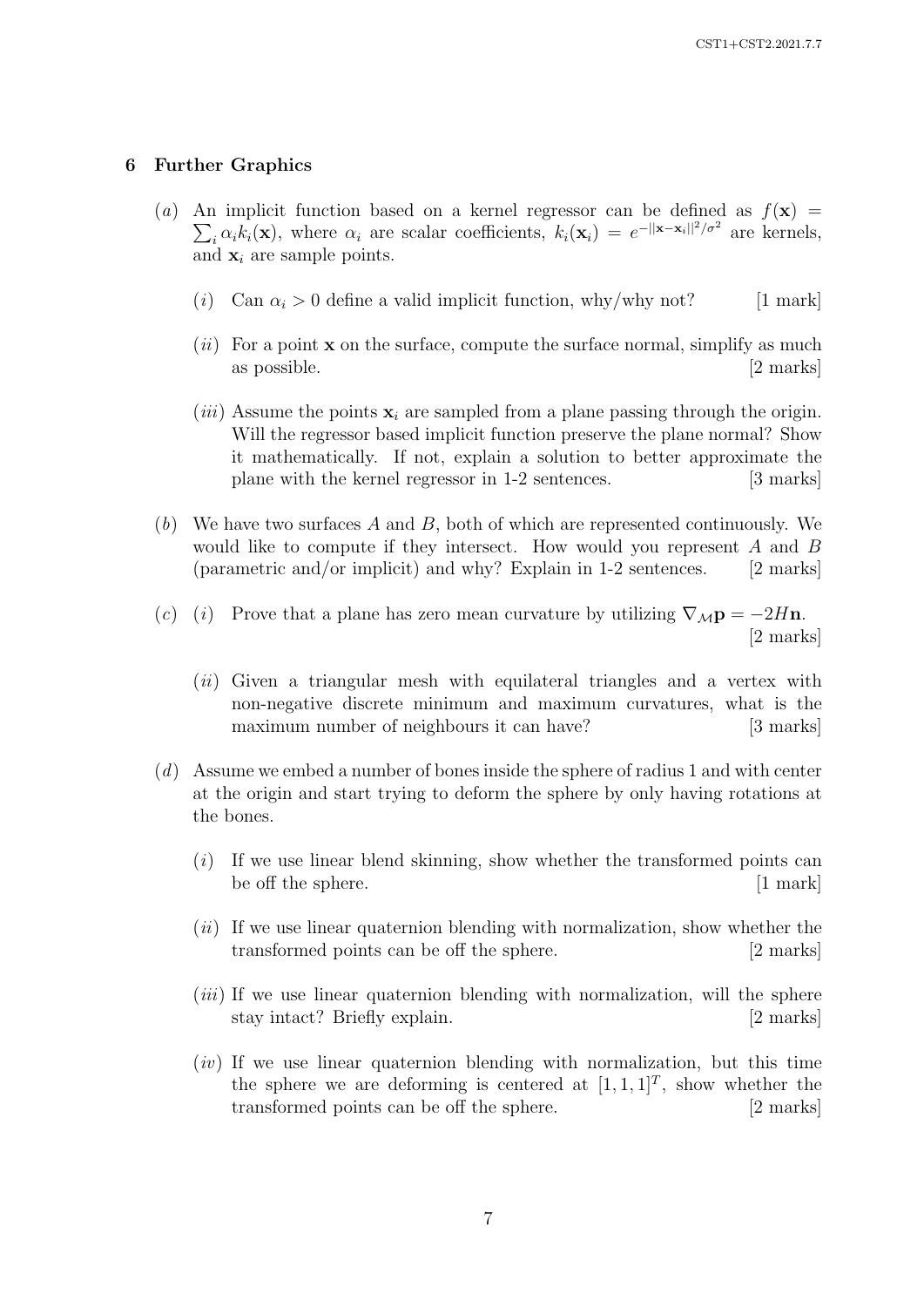#### 7 Further Graphics

- (a) Recall that the (local) rendering equation is given as  $L_o(\mathbf{x}, \vec{\omega}_o) = L_e(\mathbf{x}, \vec{\omega}_o) +$  $\int_{H^2} f_r(\mathbf{x}, \vec{\omega}_i, \vec{\omega}_o) L_i(\mathbf{x}, \vec{\omega}_i) \cos \theta_i d\vec{\omega}_i$ . Simplify this expression progressively as much as possible after each of the following assumptions. [5 marks]
	- (i) There is no light emitted from this surface point  $x$ .
	- $(ii)$  Diffuse reflection.
	- $(iii)$  Reflection is constant at all surface points.
	- (iv) The incoming light is the same for all incident angles but there can be occluders.
	- $(v)$  There is a single object and we ignore self-occlusions.
- (b) Under certain assumptions, we can simplify the rendering equation to the following:  $L_o(\mathbf{x}, \vec{\omega}_o) = f_r \int_{H^2} L_i(\vec{\omega}_i) \cos \theta_i d\vec{\omega}_i$ . Assume we have a single known geometry for which we can compute surface normals  $n(x)$ . Given three measurements from the surface  $c_k = L_o(\mathbf{x}_k, \vec{\omega}_o)$  at known points  $\mathbf{x}_k$ , compute the reflected radiance  $L_o(\mathbf{x}, \vec{\omega}_o)$  at an arbitrary point **x** on the surface. [*Hint:* If you encounter a linear system  $\mathbf{A}\mathbf{x} = \mathbf{b}$ , assume  $\mathbf{A}^{-1}$  is known.] [4 marks]
- $(c)$  Recall that for direct illumination, we have the following form for the reflection equation:  $L_r(\mathbf{x}, \mathbf{z}) = \int_A f_r(\mathbf{x}, \mathbf{y}, \mathbf{z}) L_i(\mathbf{x}, \mathbf{y}) G(\mathbf{x}, \mathbf{y}) dA(\mathbf{y})$ . Starting from this form, provide answers to the following in terms of the provided parameters.



- $(i)$  Assuming a surface point **x** lit by a hemispherical light source with constant emitted light radiance  $L_i$  (left in the figure), derive the equation for the reflected light at **x** if the BRDF is a constant c. [Hint:  $\int \cos \theta \sin \theta d\theta$  =  $-0.5 \cos^2 \theta$ [4 marks]
- (ii) Assuming a surface point **x** with a constant BRDF c lit by a planar  $1 \times 1$ square light source distance  $r$  away (middle of the figure) where the emitted light radiance decays as  $L_i(\mathbf{x}, \mathbf{y}) = 1/\cos^4 \theta$  with  $\theta$  the angle between the emitted light direction and plane normal, derive the equation for the reflected light at  $x$  (the surface normal  $n(x)$ ) is orthogonal to the planar light source). [4 marks]
- (iii) Now assume we put an occluding opaque disc of radius 0.25 parallel to the light plane and centred at  $x$  between the light plane and  $x$  at a distance  $r/2$  from  $\bf{x}$  (right in the figure). Derive the equation for the reflected light at  $\mathbf{x}$ . [3 marks]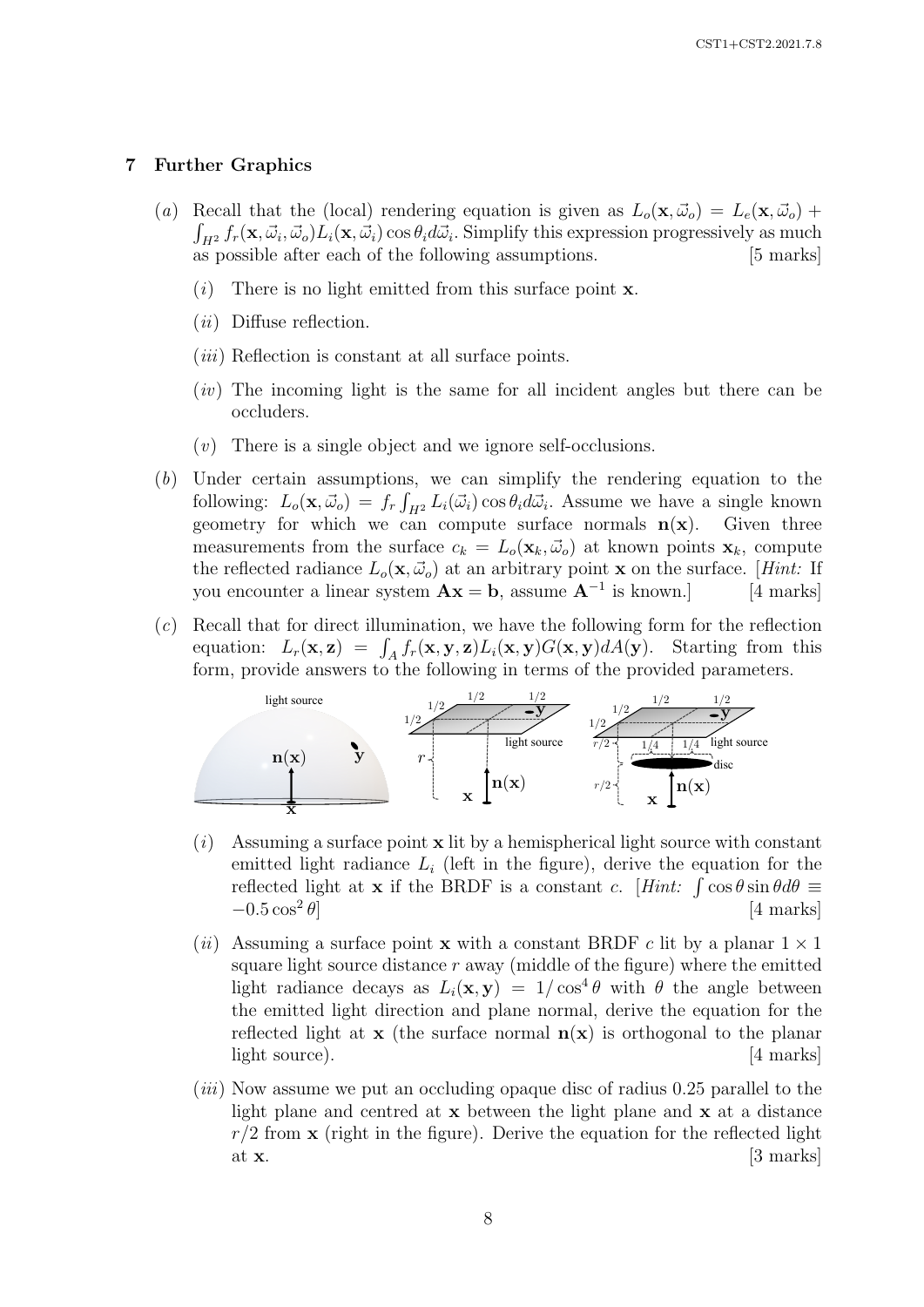## 8 Further HCI

Predictive text entry systems are familiar on touch screens and mobile phones. This question asks you to consider how the same principles might be used in a programming editor for creating Java code.

(a) Explain using Bayes' Theorem how such an editor might update its expectation about which identifier will appear next, as the programmer is typing a line of code. Your answer should include a short extract of Java code preceding this line, in order to illustrate the context in which the expectation is being calculated.

[5 marks]

- (b) Describe how you could obtain an empirical measurement of the actual improvement in efficiency that results from using this predictive editor in practice. [5 marks]
- (c) Consider the four possible combinations of a) small versus large variance, and b) small versus large effect size, in repeating this measurement. For each combination, explain the practical interpretation of that data for future development of the programming editor. [5 marks]
- (d) If programmers have the option of whether or not to turn on this new function in the editor, describe some of the factors that might influence their decision-making process, with specific reference to the cognitive processes and sources of information that they would use. [5 marks]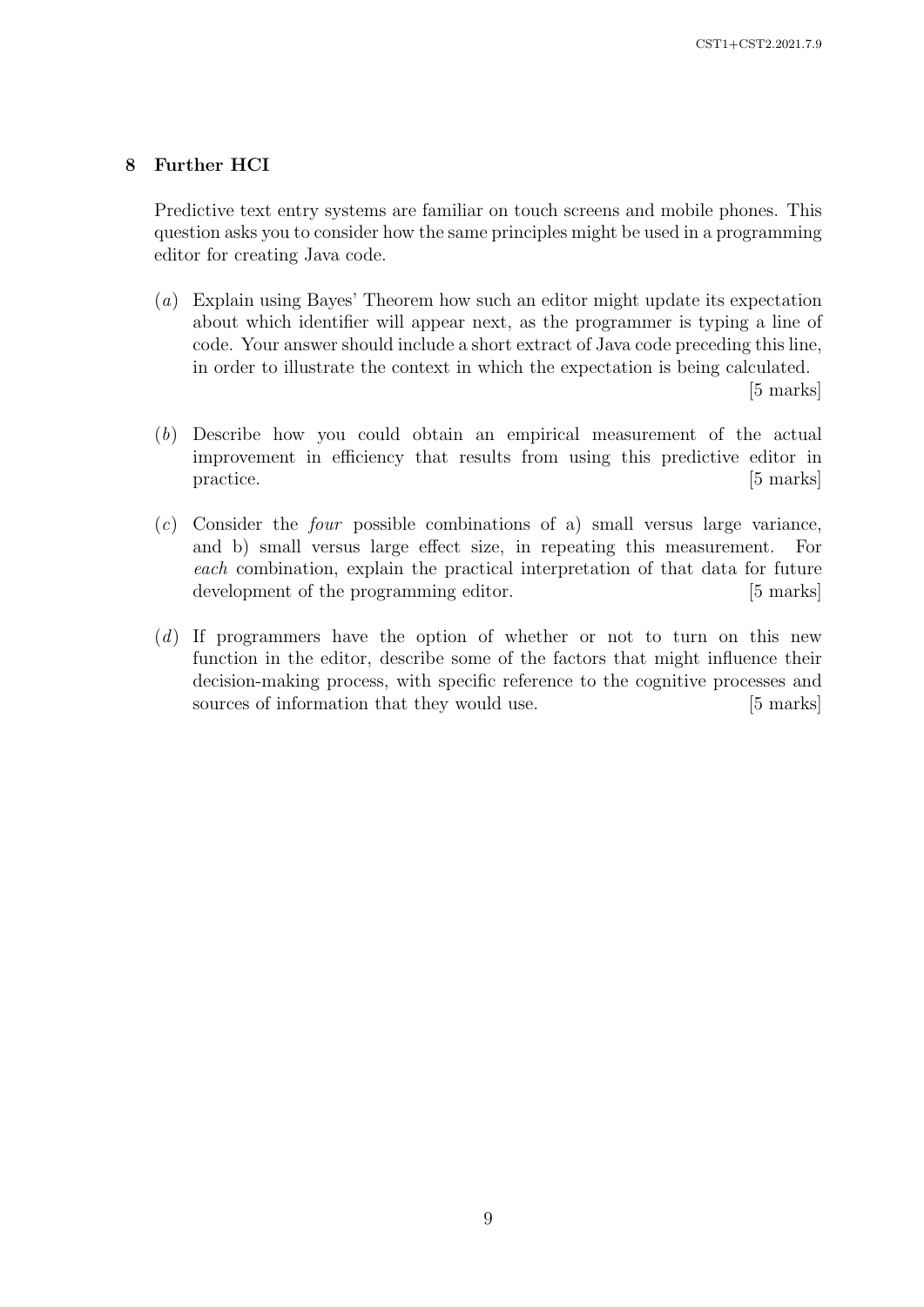# 9 Further HCI

- (a) Augmented reality displays such as the Microsoft Hololens allow elements of the display to be registered against objects in the physical world. Briefly explain how such a display could be used for an Internet of Things application, setting different temperatures for multiple rooms in a home heating system. [1 mark]
- (b) Explain how this compares to the use of visual metaphor on a conventional display for the same application, taking account of the correspondence between graphical resources and their representational purpose. [3 marks]
- (c) Describe an alternative approach to visual representation that could be more efficient for setting desired temperature in a large number of rooms, for example in a multi-storey office building. Your description should mention three different categories of graphic resource, explaining the design principles for each of them in relation to this application. [8 marks]
- (d) Choose three cognitive dimensions that are especially relevant to this problem, and explain how these dimensions would be different if the temperature settings were being adjusted using a speech interface such as Amazon Alexa or Google Assistant. [6 marks]
- (e) How could an ethnographic approach be used to develop an alternative theory of correspondence relevant to this problem? [2 marks]